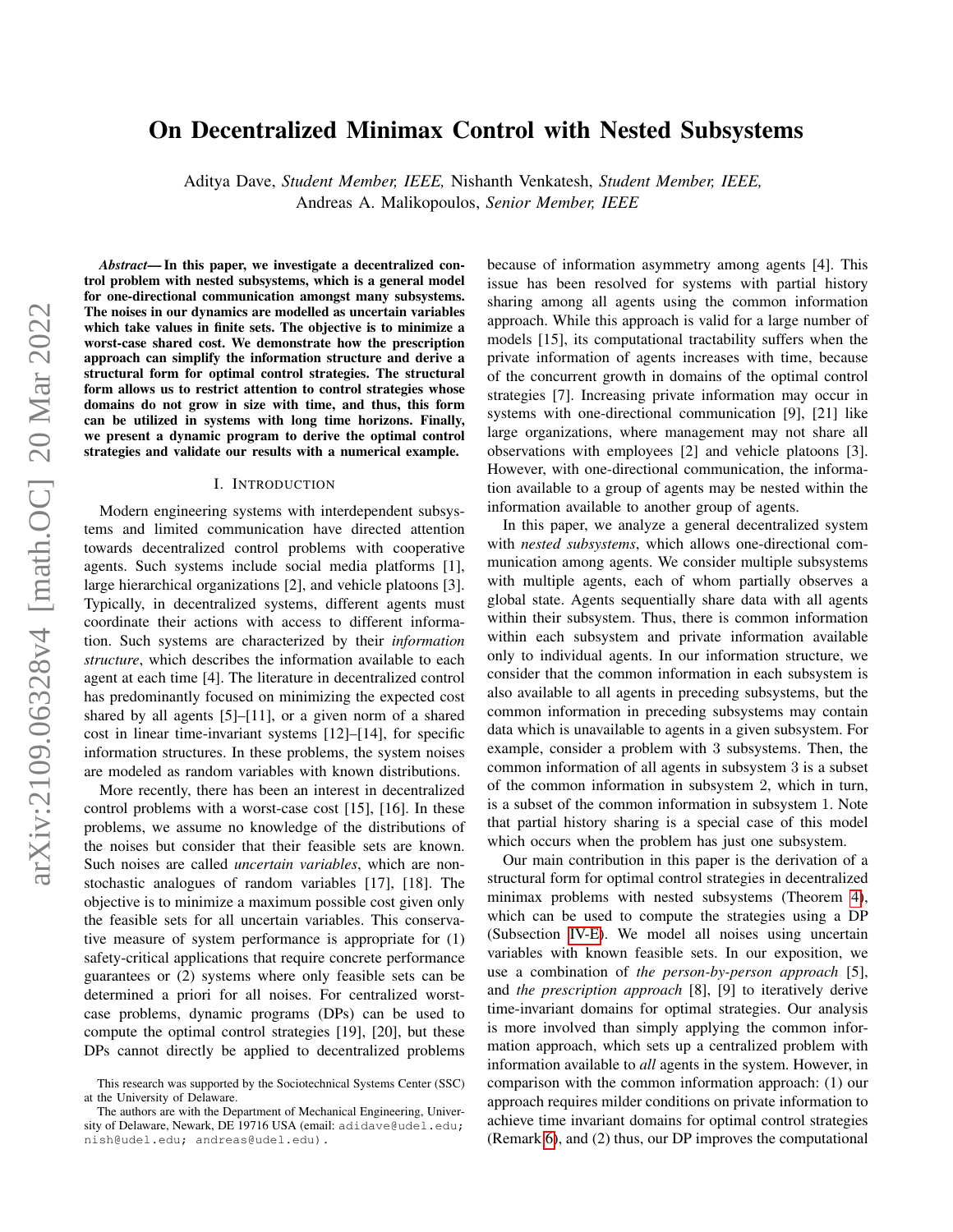tractability of a larger class of systems. As it is standard in the literature [15], [19], we first analyze the terminal cost problem and then extend our results to allow additive costs.

The remainder of the paper proceeds as follows. In Section [II,](#page-1-0) we formulate the problem. In Section [III,](#page-2-0) we construct an equivalent problem with a simpler information structure. In Section [IV,](#page-3-0) we analyze the problem and derive our main results, and in Section [V,](#page-6-3) we present a numerical example validating our results. Finally, in Section [VI,](#page-7-0) we present concluding remarks and discuss ongoing work.

## II. PROBLEM FORMULATION

<span id="page-1-0"></span>We consider a decentralized system with a set of subsystems  $\mathcal{N} = \{1, \ldots, N\}, N \in \mathbb{N}$ . Each subsystem  $n \in \mathcal{N}$ contains  $K^n \in \mathbb{N}$  agents in a set  $\mathcal{K}^n = \{1, \ldots, K^n\}$ , and each agent acts across  $T \in \mathbb{N}$  discrete time steps. For each  $t = 0, \ldots, T$ , the state of the system is denoted by an uncertain variable  $X_t$  which takes values in a finite set  $\mathcal{X}_t$  and the control action of each agent  $k \in \mathcal{K}^n$ ,  $n \in \mathcal{N}$ , is denoted by an uncertain variable  $U_t^{k,n}$  which takes values in a finite set  $\mathcal{U}_t^{k,n}$ . Recall that uncertain variables are non-stochastic analogues of random variables with known feasible sets but unknown distributions [17]. We denote all actions in a subsystem  $n \in \mathcal{N}$  collectively by  $U_t^n := (U_t^{k,n} : k \in \mathcal{K}^n)$ and all actions in the system by  $U_t^{1:N} := (U_t^1, \dots, U_t^N)$ . Starting at  $X_0$ , the state of the system evolves as

$$
X_{t+1} = f_t\left(X_t, U_t^{1:N}, W_t\right), \quad t = 0, \dots, T-1, \quad (1)
$$

where  $W_t$  is the disturbance of the system at time t which takes values in a finite set  $W_t$ . At each  $t = 0, \ldots, T$ , each agent  $k \in \mathcal{K}^n$ ,  $n \in \mathcal{N}$ , has an observation  $Y_t^{k,n}$  :=  $h_t^{k,n}(\tilde{X}_t, V_t^{k,n})$ , which takes values in a finite set  $\mathcal{Y}_t^{k,n}$ . Here,  $V_t^{k,n}$  is an observation noise which takes values in a finite set  $V_t^{k,n}$ . We denote all noises in subsystem  $n \in \mathbb{N}$ <br>collectively by  $V_t^n$ ,  $(V_t^{k,n} \cdot h \in K_t^n)$  with a fossible set collectively by  $V_t^n := (V_t^{k,n} : k \in \mathcal{K}^n)$  with a feasible set  $\mathcal{V}_t^n := \prod_{k \in \mathcal{K}^n} \mathcal{V}_t^{\tilde{k},n}$ . The disturbances  $\{W_t : t = 0, \ldots, T\},$ measurement noises  $\{V_t^{k,n}: k \in \mathcal{K}^n, n \in \mathcal{N}, t = 0, \ldots, T\}$ , and initial state  $X_0$  are collectively called the *primitive variables*. Each primitive variable is independent from all other primitive variables. This ensures that the system is Markovian in a non-stochastic sense [17], [19]. Next, we describe the information structure of the system.

**Definition 1.** The *memory* of agent  $k \in \mathcal{K}^n$ ,  $n \in \mathcal{N}$ , at each t, is a set  $M_t^{k,n} \subseteq \{ Y_{0:t-1}^{i,m}, U_{0:t-1}^{i,m} : i \in \mathcal{K}^m, m \geq n \}$ , which takes values in a finite collection of sets  $\mathcal{M}_t^{k,n}$  and satisfies *perfect recall*, i.e.,  $M_t^{k,n} \subseteq M_{t+1}^{k,n}$  for all  $t = 0, \ldots, T-1$ .

Remark 1. To be consistent with the exposition in the literature [5], [15], we consider that for all  $k \in \mathcal{K}^n$ ,  $n \in \mathcal{N}$ , and  $t = 0, \ldots, T$ , the memory  $M_t^{k,n}$  is updated before the observation  $Y_t^{k,n}$  is realized.

In an information structure with nested subsystems, we partition the memory  $M_t^{k,n}$  of each agent  $k \in \mathcal{K}^n$ ,  $n \in$  $\mathcal{N}$ , into two components,  $C_t^n$  and  $L_t^{k,n}$ , with the following properties:

*1) The common information* of all agents in a subsystem  $n \in \mathcal{N}$  at each  $t = 0, \ldots, T$  is the information available to all agents in  $\mathcal{K}^n$ . We define it as the set  $C_t^n := \bigcap_{k \in \mathcal{K}^n} M_t^{k,n}$ which takes values in a finite collection of sets  $\mathcal{C}_t^n$ , and satisfies the following properties: (1) *nestedness*, i.e.,  $C_t^m \subseteq$  $C_t^n$  for all  $m \in \mathcal{N}$  with  $m > n$  and  $t = 0, \ldots, T$ , and (2) *perfect recall*, i.e.,  $C_t^n \subseteq C_{t+1}^n$  for all t. The property of nestedness implies that the common information of a subsystem is also available to all preceding subsystems.

*2) The private information* of an agent  $k \in \mathcal{K}^n$ ,  $n \in \mathcal{N}$ , at each  $t = 0, \ldots, T$  is the information available only to agent k. We define it as the set  $L_t^{k,n} := M_t^{k,n} \setminus C_t^n$  which takes values in a finite collection of sets  $\mathcal{L}_t^{k,n}$ . For any pair of subsystems  $n, m \in \mathcal{N}$  with  $m > n$ , we impose the condition that  $L_t^{k,m} \cap C_t^n = \emptyset$  for all  $k \in \mathcal{K}^m$ , i.e., no element in the private information of an agent can be available to *all* agents of a preceding subsystem.

For each  $n \in \mathcal{N}$ , we also define the *new information* added to  $C_t^n$  at each  $t = 0, ..., T$  as a set  $Z_t^n := C_t^n \setminus C_{t-1}^n$ , which takes values in a finite collection of sets  $\mathcal{Z}_t^n$ , where  $C_{-1}^n := \emptyset$ . The new information is also nested, i.e.,  $Z_t^m \subseteq$  $Z_t^n$ , for all  $m, n \in \mathcal{N}$ ,  $m > n$ , and t. Thus, the new information available to any subsystem is a subset of the new information available to any preceding subsystem at each  $t$ . As an illustration, consider a system with three agents divided into two subsystems in Fig. [1.](#page-1-1) Subsystem 1 contains two agents and subsystem 2 contains one agent. The red dashed arrows indicate the communication between the agents at time t. The one-directional, dashed arrow indicates sharing of common information from subsystem 2 to all agents in subsystem 1 at time t, which ensures that  $C_t^2 \subseteq C_t^1$ .



<span id="page-1-1"></span>Fig. 1. A system with three agents in two nested subsystems at time  $t$ 

After updating their memory and realizing their observations at each  $t = 0, \ldots, T$ , each agent  $k \in \mathcal{K}^n$ ,  $n \in \mathcal{N}$ , selects an action

$$
U_t^{k,n} = g_t^{k,n}(Y_t^{k,n}, M_t^{k,n}) = g_t^{k,n}(Y_t^{k,n}, L_t^{k,n}, C_t^n), \quad (2)
$$

where  $M_t^{k,n} = \{L_t^{k,n}, C_t^n\}$ , and  $g_t^{k,n} : \mathcal{Y}_t^{k,n} \times \mathcal{M}_t^{k,n} \to$  $\mathcal{U}_t^{k,n}$  is the *control law* of agent k in subsystem n at time t. The *control strategy* of subsystem  $n \in \mathcal{N}$  is  $g^n :=$  $(g_{0:T}^{k,n}: k \in \mathcal{K}^n)$  and the control strategy of the system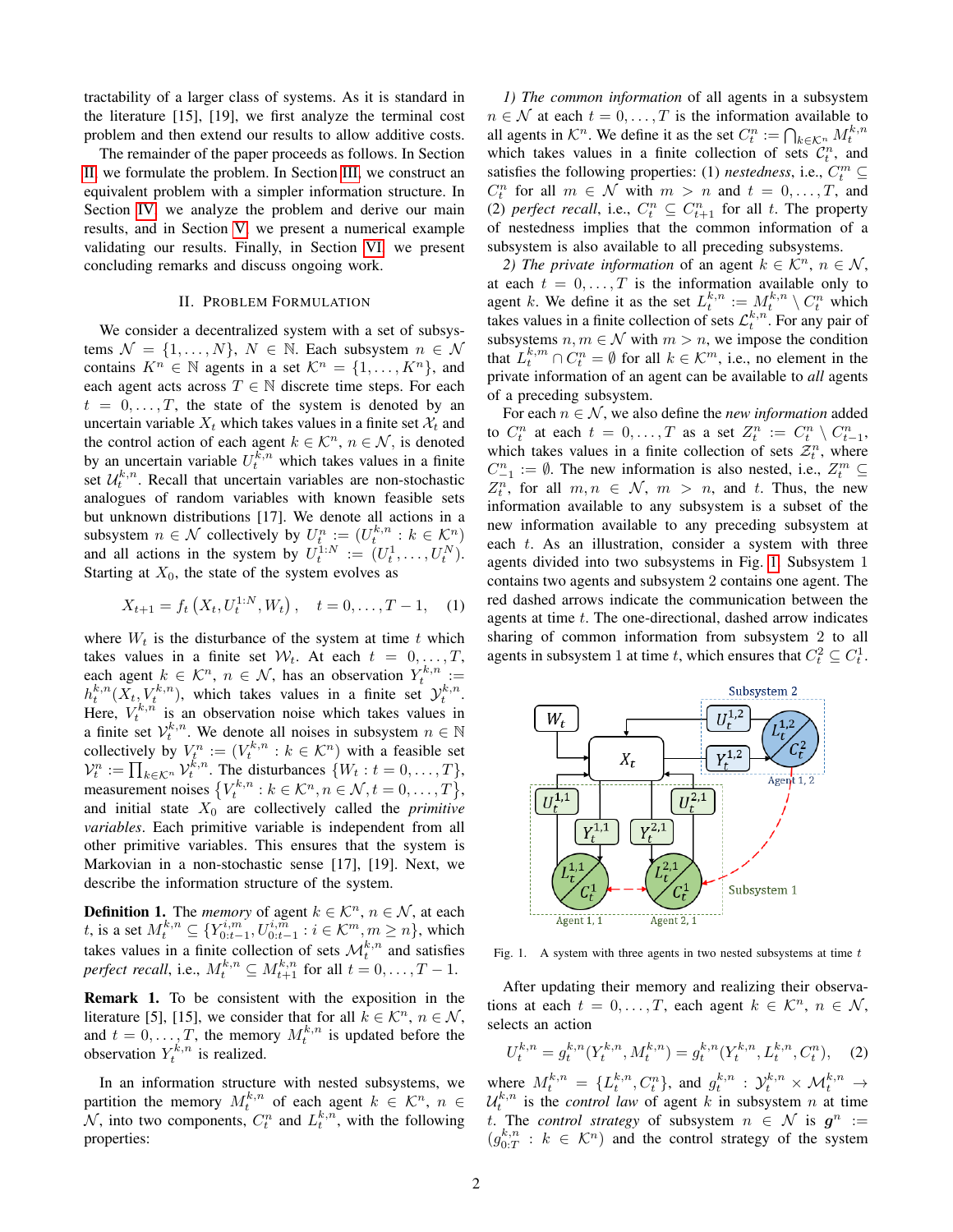is  $g := (g^1, \dots, g^N)$ . The set of all feasible strategy profiles is  $G$ . All agents collectively incur a shared terminal cost  $d_T(X_T) \in \mathbb{R}_{\geq 0}$  at the time horizon T. The system performance is measured by the worst-case terminal cost

$$
\mathcal{J}(\boldsymbol{g}) := \max_{X_0, W_{0:T}, V_{0:T}^{1:N}} d_T(X_T). \tag{3}
$$

<span id="page-2-1"></span>**Problem 1.** The optimization problem is  $\min_{\mathbf{q} \in \mathcal{G}} \mathcal{J}(\mathbf{q}),$ given the feasible sets  $\{\mathcal{X}_0, \mathcal{W}_t, \mathcal{V}_t^n : n \in \mathcal{N}, t = 0, \dots, T\},\$ the cost function  $d_T$ , and the system dynamics  $\{f_t, h_t^{k,n}$ :  $k \in \mathcal{K}^n, n \in \mathcal{N}, t = 0, \ldots, T$ .

Our aim is to develop a DP which can derive an optimal strategy profile  $g^* \in \mathcal{G}$  for Problem [1.](#page-2-1) Note that an optimal strategy is guaranteed to exist because all variables take values in finite sets.

Remark 2. Variations of many existing information structures are special cases of our model. For example, a system with partial history sharing [7], [15], emerges from our model when all agents belong to a single subsystem, i.e., we set  $N = 1$ . Similarly, a system with one-directional delayed communication among a chain of  $K \in \mathbb{N}$  agents is the special case where we have one agent per subsystem, i.e.,  $N = K$ and  $|\mathcal{K}^n| = 1$  for all  $n \in \mathcal{N}$ . Simpler cases of instantaneous one-directional communication among just two agents were considered in [9], [21] for stochastic control.

#### <span id="page-2-0"></span>III. EQUIVALENT SYSTEM WITH NESTED INFORMATION

In this section, we construct an equivalent system with a simpler information structure, where each subsystem acts as the decision maker. For example, consider two distinct agents  $k, i \in \mathcal{K}^n$  in a subsystem  $n \in \mathcal{N}$ . In general, given a strategy g, agent k cannot generate the action  $U_t^{i,n}$  of agent i since they cannot access the private information  $L_t^{i,n}$ . However, all agents in subsystem  $n \in \mathcal{N}$  can access the common information  $C_t^n$ . This motivates us to consider a two-stage mechanism for action generation: (1) each subsystem  $n$ generates a *partial action* for each agent in  $K<sup>n</sup>$  using only the common information  $C_t^n$ , and then (2) each agent  $k \in \mathcal{K}^n$ uses the partial action along with their private information  $L_t^{k,n}$  to generate their action  $U_t^k$ .

**Definition 2.** A *partial action* for agent  $k \in \mathcal{K}^n$ ,  $n \in \mathcal{N}$ , at each  $t = 0, \ldots, T$  is a mapping  $\hat{U}_t^{k,n} : \mathcal{Y}_t^{k,n} \times \mathcal{L}_t^{k,n} \to \mathcal{U}_t^{k,n}$ where  $\hat{\mathcal{U}}_t^{k,n}$  is a finite set.

At each  $t = 0, \ldots, T$ , a subsystem  $n \in \mathcal{N}$  generates a partial action for an agent  $k \in \mathcal{K}^n$  using a partial control law  $\hat{g}_t^{k,n}$ :  $C_t^n \to \hat{\mathcal{U}}_t^{k,n}$ , which yields  $\hat{U}_t^{k,n} = \hat{g}_t^{k,n}(C_t^n)$ . We define the partial control law for subsystem  $n$  at time  $t$  as  $\hat{g}_t^n := (g_t^{k,\hat{n}} : k \in \mathcal{K}^n)$  and the partial control strategy for the system as  $\hat{\mathbf{g}} := (\hat{g}_{0:T}^1, \dots, \hat{g}_{0:T}^N)$ . To simplify the notation, we also define  $\hat{U}_t^n := (\hat{U}_t^{\overline{k},n} : k \in \mathcal{K}^n)$  and compactly write  $\hat{U}_{t}^{n} = \hat{g}_{t}^{n}(C_{t}^{n})$  for each  $t = 0, ..., T$ . The partial action  $\hat{U}_t^n$  is generated using only the common information in subsystem *n* and thus is available to all agents in  $\mathcal{K}^n$ . Furthermore, given a partial action  $\hat{U}_t^n$ , each agent  $k \in \mathcal{K}^n$ must generate their action as  $U_t^{k,n} = \hat{U}_t^{k,n} (Y_t^{k,n}, L_t^{k,n})$ .

Next, we construct a new state which is controlled only using the partial actions of all subsystems. For each  $n \in \mathcal{N}$ , let  $L_t^n := \{Y_t^{k,n}, L_t^{k,n} : k \in \mathcal{K}^n\}$ . Then, the new state is

$$
\hat{X}_t := \{X_t, L_t^1, \dots, L_t^N\}, \quad t = 0, \dots, T,
$$
 (4)

and it takes values in a finite collection of sets  $\hat{\mathcal{X}}_t$ .

<span id="page-2-2"></span>**Lemma 1.** For each  $t = 0, \ldots, T-1$ , we can construct *a* state evolution function  $f_t(\cdot)$  and an observation rule  $\hat{h}_t^n(\cdot)$ ,  $n \in \mathcal{N}$ , such that  $\hat{X}_{t+1} = \hat{f}_t(\hat{X}_t, \hat{U}_t^{1:N}, W_t, V_{t+1}^{1:N})$ and  $Z_{t+1}^n = \hat{h}_t^n(\hat{X}_t, \hat{U}_t^{1:N})$ , respectively. In addition, we *can construct a terminal cost function*  $\hat{d}_T(\cdot)$  *which yields a shared cost*  $\hat{d}_T(\hat{X}_T) = d_T(X_T)$ .

*Proof.* We first show how  $\hat{f}_t(\cdot)$  can be constructed at each  $t = 0, \dots, T$  by establishing that each component in  $\hat{X}_{t+1} =$  $\{X_{t+1}, L_{t+1}^1, \ldots, L_{t+1}^N\}$  can be written in terms of the variables in the RHS. Note that  $X_{t+1} = f_t(X_t, U_t^{1:N}, W_t)$ , where  $U_t^{k,n} = \hat{U}_t^{k,n}(Y_t^{k,n}, L_t^{k,n})$  for all  $k \in \mathcal{K}^n$ ,  $n \in \mathcal{N}$ . For each  $n \in \mathcal{N}$ ,  $L_{t+1}^n \subseteq \{L_t^m, Y_{t+1}^{k,m}, U_t^{k,m} : k \in \mathcal{K}_1^m, m \geq n\}$ and for each  $k \in \mathcal{K}^n$ ,  $Y_{t+1}^{k,n} = h_{t+1}^{k,n}(X_{t+1}, V_{t+1}^{k,n})$ . Using these equations, each term in  $\hat{X}_{t+1}$  can be written using the variables in the RHS. The proof is complete by defining an appropriate function  $f_t(\cdot)$ . The other functions can also be constructed in a similar manner. □

Lemma [1](#page-2-2) yields a "new" decentralized system with a shared state  $\hat{X}_t$ , action  $\hat{U}_t^n$ , and observation  $Z_t^n$  for each subsystem  $n \in \mathcal{N}$  and  $t = 0, \ldots, T$ . The cost is  $\hat{d}_T(\hat{X}_T)$  and the performance criterion is  $\hat{\mathcal{J}}(\hat{g}) := \max_{X_0, W_0: T, V_0: T} \hat{d}_T(\hat{X}_T)$ . This new decentralized system has a nested information structure [9] since at each t, a partial action  $\hat{U}_t^n$  is generated using only  $C_t^n = Z_{0:t}^n$ , while  $Z_t^m \subseteq Z_t^n$  for all  $n, m \in \mathcal{N}$ with  $m > n$ . Next, we define a new optimization problem and show that it is equivalent to Problem [1.](#page-2-1)

<span id="page-2-4"></span>**Problem 2.** The new problem is  $\min_{\hat{g} \in \hat{\mathcal{G}}} \hat{\mathcal{J}}(\hat{g})$ , given the sets  $\{\mathcal{X}_0, \mathcal{W}_t, \mathcal{V}_t^n : n \in \mathcal{N}, t = 0, \ldots, \mathcal{I}\}$ , the cost function  $\hat{d}_T$ , and the dynamics  $\{\hat{f}_t, \hat{h}_t^n : k \in \mathcal{K}^n, n \in \mathcal{N}, t =$  $0, \ldots, T$ .

<span id="page-2-3"></span>Lemma 2. *For any given control strategy* g*, consider a partial control strategy* gˆ

$$
\hat{g}_t^{k,n}(C_t^n)(\cdot, \cdot) := g_t^{k,n}(\cdot, \cdot, C_t^n), \ t = 0, \dots, T,
$$
 (5)

*for all*  $k \in \mathcal{K}^n$ ,  $n \in \mathcal{N}$ *. Then,*  $\mathcal{J}(\mathbf{g}) = \hat{\mathcal{J}}(\hat{\mathbf{g}})$ *. Moreover, for any given partial control strategy*  $\hat{g}$ *, we can construct a control strategy* g *such that*

<span id="page-2-5"></span>
$$
g_t^{k,n}(\cdot,\cdot,C_t^n) := \hat{g}_t^{k,n}(C_t^n)(\cdot,\cdot), \ t = 0,\ldots,T,\qquad(6)
$$

*for all*  $k \in \mathcal{K}^n$ ,  $n \in \mathcal{N}$ *. Then,*  $\hat{\mathcal{J}}(\hat{g}) = \mathcal{J}(g)$ *.* 

*Proof.* For the first part, given a control strategy g and the partial control strategy  $\hat{g}$ , the action at each t for any agent  $k \in \mathcal{K}^n$ ,  $n \in \mathcal{N}$ , is  $U_t^{k,n} = g_t^{k,n}(Y_t^{k,n}, L_t^{k,n}, C_t^n) =$  $\hat{g}_t^{\bar{k},n}(C_t^n)(Y_t^{k,n},L_t^{k,n})$ . Thus, the control law and partial control law result in the same action  $U_t^{k,n}$  for any given  ${Y_t^{k,n}, L_t^{k,n}, C_t^n}$ . Subsequently, for any given realizations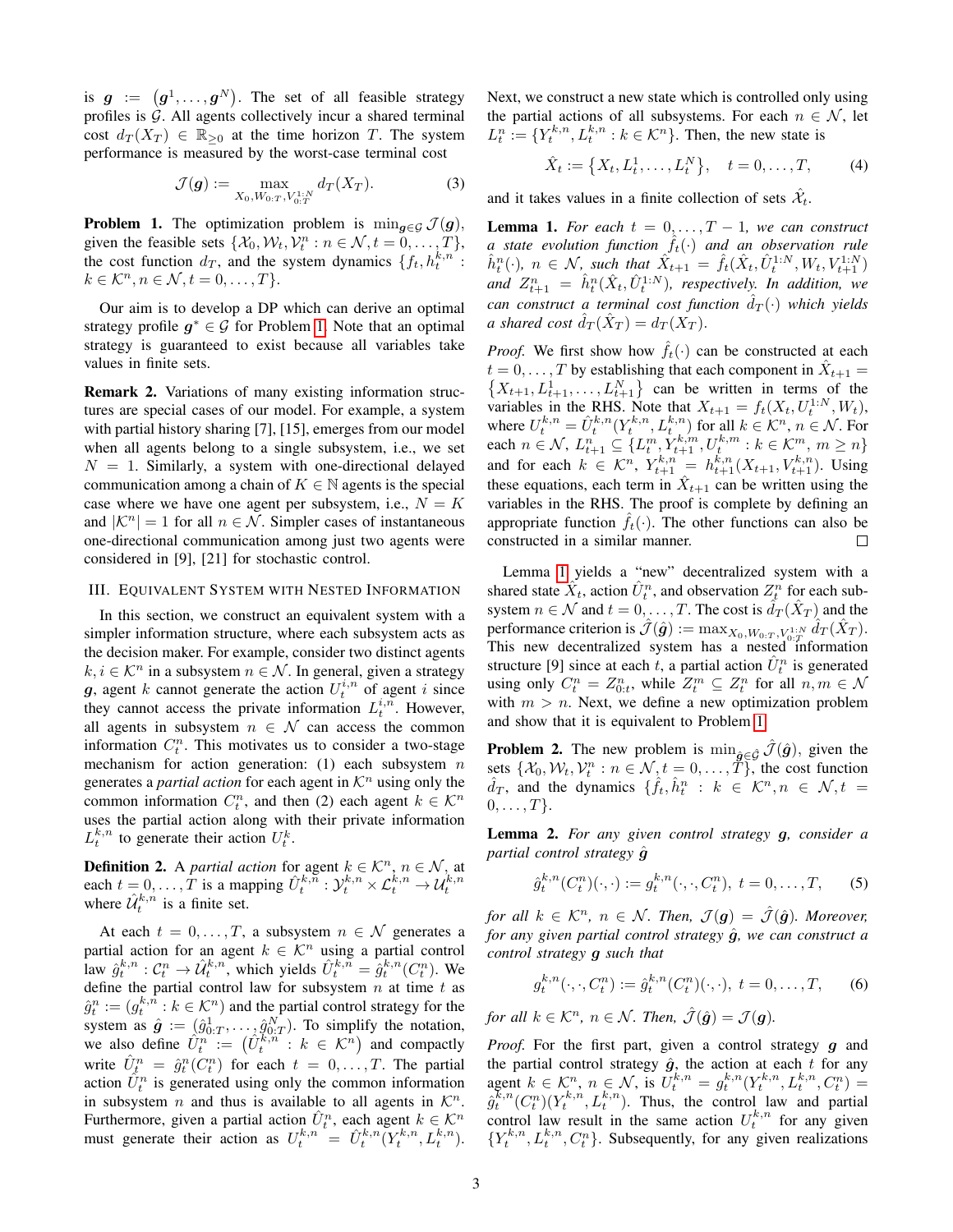of all primitive variables  $\{X_0, W_{0:T}, V_{0:T}^{1:3}\}$ , the two strategies yield the same terminal state  $X_T$  and cost  $d_T(X_T)$ . The proof of the second part follows using arguments similar to  $\Box$ the first part.

Lemma [2](#page-2-3) implies that given an optimal partial strategy  $\hat{g}^*$  for Problem [2,](#page-2-4) a control strategy  $g^*$  constructed by [\(6\)](#page-2-5) is an optimal solution to Problem [1,](#page-2-1) with performance  $\mathcal{J}(\boldsymbol{g}^*)$ . Similarly, an optimal strategy for Problem [1](#page-2-1) yields an optimal solution to Problem [2.](#page-2-4) Thus, the two problems are equivalent.

Remark 3. It is easier to analyze the equivalent system with a nested information structure than the original system. In the next section, we use this new information structure to derive results for optimal partial strategies, and then use Lemma [2](#page-2-3) to characterize the optimal control strategies.

## IV. MAIN RESULTS

<span id="page-3-0"></span>In this section, we derive a structural form for optimal partial strategies in Problem [2.](#page-2-4) To simplify the exposition, we carry out the detailed derivation for a system with only 3 subsystems. This illustrates all the key arguments required to prove the results for different cases. Later, in subsection IV-D, we present the results for  $N$  subsystems.

## <span id="page-3-6"></span>*A. Analysis for Subsystem 1*

In this subsection, we analyze the optimal partial strategy of subsystem 1 in a system with 3 subsystems, i.e.,  $\mathcal{N} =$  $\{1, 2, 3\}$ . We use the person-by-person approach and thus, arbitrarily fix the partial control strategies  $\hat{g}^2$  and  $\hat{g}^3$ , such that  $\hat{U}_t^n = \hat{g}_t^n(C_t^n)$ , for all  $n = 2, 3$  and  $t = 0, \ldots, T$ , and set up a centralized problem for subsystem 1. Recall that  $C_t^n \subseteq C_t^1$ , and thus, any agent in subsystem 1 can derive the partial action  $\hat{U}_t^n$  for all  $n = 2, 3$  and  $t = 0, \dots, T$ . Next, we construct a centralized problem for subsystem 1 with a new state  $S_t^1 := \left\{ \hat{X}_t, C_t^2 \right\}$  for each  $t = 0, \dots, T$ , which takes values in a finite collection of sets  $S_t^1$ .

<span id="page-3-1"></span>**Lemma 3.** For any given partial strategies  $\hat{g}^2$  and  $\hat{g}^3$ , we can construct a state evolution function  $\overline{f_t^1}(\cdot)$  and an obser*vation rule*  $\bar{h}_t^1(\cdot)$ *, such that*  $S_{t+1}^1 = \bar{f}_t^1(S_t^1, \hat{U}_t^1, W_t, V_{t+1}^{1:3})$ *,* and  $Z_{t+1}^1 = \bar{h}_t^1(S_t^1, \hat{U}_t^1)$ , respectively, for all  $t = 0, \ldots, T - 1$ 1*. In addition, we can construct a terminal cost function*  $\bar{d}_{T}^{1}(\cdot)$ , which yields a shared cost  $\bar{d}_{T}^{1}(S_{T}^{1}) = \hat{d}_{T}(\hat{X}_{T}^{\cdot}).$ 

*Proof.* We first show how  $\bar{f}_t^1(\cdot)$  can be constructed at each  $t = 0, \dots, T$  by establishing that each component in  $S_{t+1}^1 =$  $\{\hat{X}_{t+1}, C_{t+1}^2\}$  can be written in terms of the variables in the RHS. Note that  $\hat{X}_{t+1} = \hat{f}_t(\hat{X}_t, \hat{U}_t^1, \hat{g}_t^2(C_t^2), \hat{g}_t^3(C_t^3))$  $W_t, V_{t+1}^{1:3}$ , where  $\hat{g}_t^2(\cdot)$  and  $\hat{g}_t^3(\cdot)$  are given and  $C_t^3 \subseteq$  $C_t^2$ . Furthermore,  $C_{t+1}^2 = C_t^2 \cup Z_{t+1}^2$ , where  $Z_{t+1}^2 =$  $\hat{h}_t^2(\hat{X}_t, \hat{U}_t^1, \hat{g}_t^2(C_t^2), \hat{g}_t^3(C_t^3))$ . Thus, given  $\hat{g}^2$  and  $\hat{g}^3$ , each term in  $S_{t+1}^1$  can be written as a function of the variables in the argument of the RHS. The proof is complete by defining an appropriate function  $\bar{f}_t^1(\cdot)$ . The other functions can be constructed similarly by rewriting the LHS as a function of the variables in the argument in the RHS.  $\Box$ 

Given the partial control strategies  $\hat{g}^2$  and  $\hat{g}^3$ , Lemma [3](#page-3-1) yields a new *centralized* system with state  $S_t^1$ , action  $\hat{U}_t^1$ , and observation  $Z_t^1$  for all  $t = 0, ..., T$ . The terminal cost incurred by the system is  $\bar{d}_T^1(S_T^1)$  and the worst-case performance criterion is  $\mathcal{J}^1(\hat{g}^1) := \max_{X_0, W_{0:T}, V_{0:T}^{1:3}} \bar{d}_T^1(S_T^1)$ .

<span id="page-3-2"></span>**Problem 3.** The problem for subsystem 1 is  $\min_{\hat{g}^1} \mathcal{J}^1(\hat{g}^1)$ , given the control partial strategies  $\hat{g}^2$  and  $\hat{g}^3$ , the feasible sets  $\{\mathcal{X}_0, \mathcal{W}_t, \mathcal{V}_t^n : n = 1, 2, \underline{3}, t = 0, \dots, T\}$ , the cost function  $\overline{d}_T^1$ , and the dynamics  $\{\overline{f}_t^1, \overline{h}_t^1 : t = 0, \ldots, T\}.$ 

<span id="page-3-4"></span>**Remark 4.** Using Lemma [3,](#page-3-1) we construct a cost  $\bar{d}_T^1(S_T^1)$ for the centralized problem such that  $\bar{d}_T^1(S_T^1) = \hat{d}_T(\hat{X}_T)$  for all realizations of the primitive variables  $\{X_0, W_{0:T}, V_{0:T}^{1:3}\}.$ Thus, the performance  $\mathcal{J}^1(\hat{g}^1)$  for any given  $\hat{g}^2$  and  $\hat{g}^3$  is equal to  $\mathcal{J}(\hat{\bm{g}}^1, \hat{\bm{g}}^2, \hat{\bm{g}}^3)$ .

Note that Problem [3](#page-3-2) is a partially observed centralized problem with subsystem 1 as the sole decision maker. Specifically, at each  $t = 0, \dots, T$ , the component  $C_t^2$  of the state  $S_t^1$  is completely observed by subsystem 1, whereas, the component  $\hat{X}_t$  must be estimated using the common information  $C_t^1$  and history of partial actions  $\hat{U}_{0:t-1}^{1:3}$ . For partially observed centralized problems, e.g., Problem [3,](#page-3-2) a DP was provided in [19] and its complexity was reduced using a *sufficiently informative function*. We simply call this an *information state* to be consistent with its stochastic counterpart. In minimax problems, an information state at time  $t$  is a set of feasible values for the partially observed state which are compatible with the information available to a subsystem at time t. Since subsystem 1 completely observes  $C_t^2$ , we need to define an information state only for the component  $\hat{X}_t$ . For all  $t = 0, \dots, T$ , given the realizations  $c_t^1$  and  $\hat{u}_{0:t-1}^{1:3}$  of  $C_t^1$  and  $\hat{U}_{0:t-1}^{1:3}$ , respectively, the realized information state of subsystem 1 is the set

$$
P_t^1 := \left\{ \hat{x}_t \in \hat{\mathcal{X}}_t \mid \exists \ (x_0 \in \mathcal{X}_0, w_{0:t-1} \in \prod_{\ell=0}^{t-1} \mathcal{W}_\ell, v_{0:t}^n \in \right.
$$
  

$$
\prod_{\ell=0}^t \mathcal{V}_\ell^n, \ n = 1, 2, 3 \right\} \text{ such that } s_{\ell+1}^1 = \bar{f}_\ell^1 \left( s_\ell^1, \hat{u}_\ell^1, w_\ell, v_{\ell+1}^{1:3} \right),
$$
  

$$
z_{\ell+1}^1 = \bar{h}_\ell^1 \left( s_\ell^1, \hat{u}_\ell^1 \right), \ \ell = 0, \dots, t-1 \}.
$$
 (7)

The information state each  $t$  is a function of uncertain variables and thus, in general, we denote it with the setvalued uncertain variable  $\Pi_t^1$  which takes values in a finite collection of feasible sets  $\mathcal{P}_t^{\mathbf{1}} \subseteq 2^{\hat{\mathcal{X}}_t}$ , where  $2^{\hat{\mathcal{X}}_t}$  denotes the power set of  $\hat{\mathcal{X}}_t$ . Next, we show that the information state  $\Pi_t^1$  does not depend on the choice of partial strategy  $\hat{g}$ .

<span id="page-3-3"></span>**Lemma 4.** At each  $t = 0, \ldots, T-1$ , there exists a function  $\tilde{f}_t^1(\cdot)$  independent of  $\hat{g}$ , such that

<span id="page-3-5"></span>
$$
\Pi_{t+1}^1 = \tilde{f}_t^1(\Pi_t^1, \hat{U}_t^{1:3}, Z_{t+1}^1). \tag{8}
$$

*Proof.* The proof follows the same arguments as the ones of Lemma [5](#page-4-0) in Section IV-B. П

Lemma [4](#page-3-3) establishes the Markovian and strategy independent evolution of  $\Pi_t^1$  at each t. Thus, we state the following result for Problem [3](#page-3-2) using the centralized DP in [19].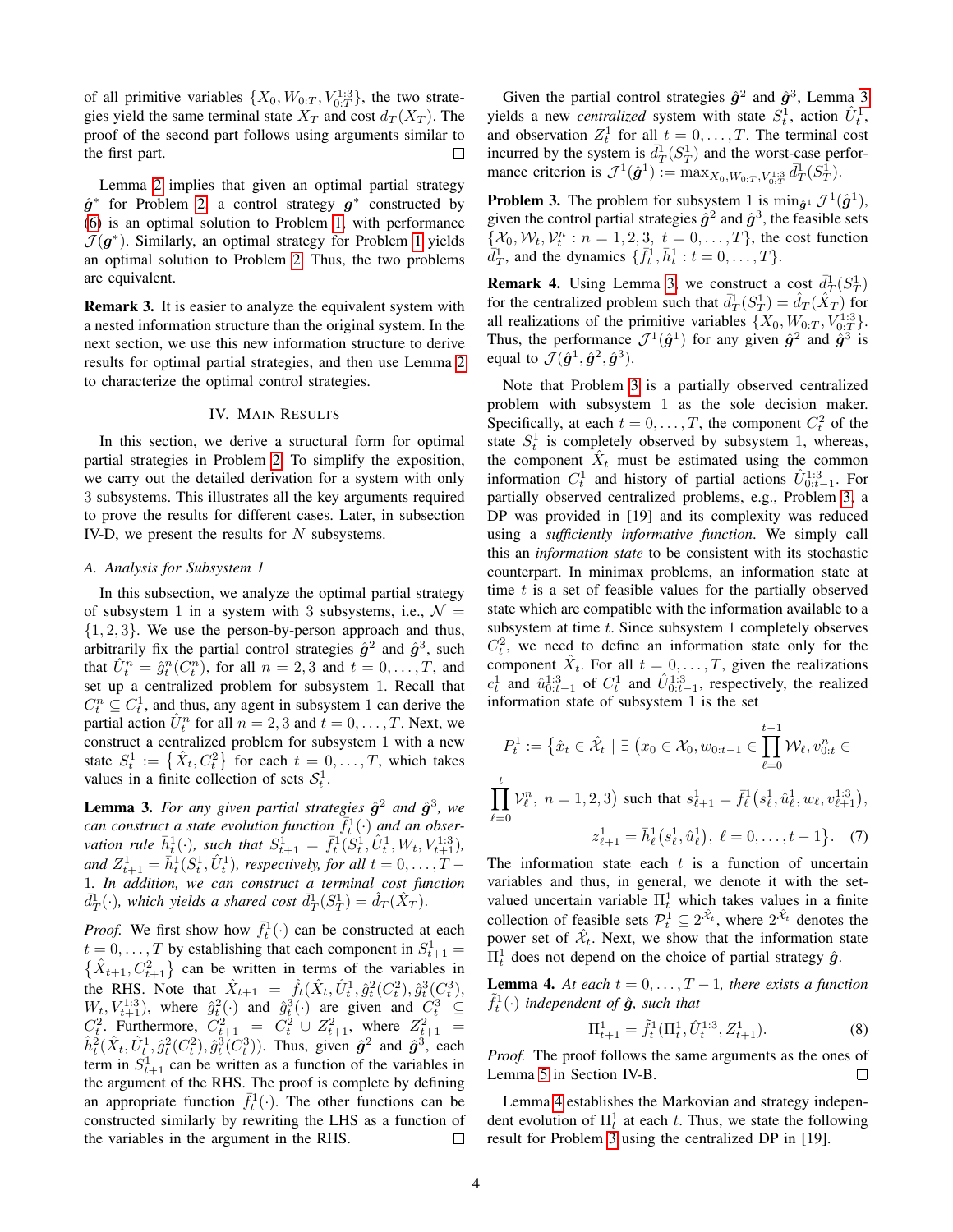<span id="page-4-1"></span>**Theorem 1.** For any given partial strategies  $\hat{g}^2$  and  $\hat{g}^3$  of *subsystems* 2 *and* 3*, respectively, in Problem [3,](#page-3-2) without loss of optimality, we can restrict attention to partial strategies*  $\hat{g}^{\ast 1}$  with the structural form

$$
\hat{U}_t^1 = \hat{g}_t^{*1} \left( \Pi_t^1, C_t^2 \right), \quad t = 0, \dots, T. \tag{9}
$$

*Proof.* This result follows from standard arguments for centralized minimax control problems in [19]. П

Theorem [1](#page-4-1) establishes a structural form for an optimal partial strategy  $\hat{g}^{*1}$  of subsystem 1 in Problem 3, which holds for all  $\hat{g}^2$  and  $\hat{g}^3$ . From Remark [4,](#page-3-4) we note that any globally optimal partial strategy  $(\hat{g}^{*1}, \hat{g}^{*2}, \hat{g}^{*3})$  for Problem [2,](#page-2-4) must necessarily be a person-by-person optimal solution of Problem [3,](#page-3-2) i.e., after fixing  $\hat{g}^{*2}$  and  $\hat{g}^{*3}$  for subsystems 2 and 3, respectively, the strategy  $\hat{g}^{*1}$  is optimal for Problem [3.](#page-3-2) Thus, there exists a globally optimal partial strategy  $(\hat{g}^{*1}, \hat{g}^{*2}, \hat{g}^{*3})$  where  $\hat{g}^{*1}$  takes the structural form in [\(9\)](#page-4-2).

# *B. Analysis for Subsystem 2*

In this subsection, we restrict attention to partial control strategies  $\hat{g}^1$  of agent 1 which satisfy [\(9\)](#page-4-2), and derive a structural form for the partial strategy of subsystem 2. Note that given  $\hat{g}^1$ , agents in subsystem 2 cannot generate  $\hat{U}_t^1$  at any t because they cannot access  $\Pi_t^1$ . Thus, before using the person-by-person approach for subsystem 2, we consider that  $\hat{U}_t^1$  is generated in two stages for all  $t = 0, \ldots, T: (1)$ subsystem 2 generates a *prescription* for subsystem 1 using only  $C_t^2$ , and then (2) subsystem 1 uses the prescription and its information state  $\Pi_t^1$  to generate its partial action  $\hat{U}_t^1$ .

Definition 3. A *prescription* by subsystem 2 for subsystem 1 at any  $t = 0, ..., T$  is a mapping  $\Gamma_t^{[2,1]} : \mathcal{P}_t^1 \to \mathcal{U}_t^1$  which takes values in a finite set  $\mathcal{F}_t^{[\bar{2},\bar{1}]}$ .

At each  $t = 0, \ldots, T$ , subsystem 2 generates a prescription for subsystem 1 using a prescription law  $\psi_t^{[2,1]}$  :  $\mathcal{C}_t^2 \rightarrow$  $\mathcal{F}_t^{[2,1]}$ , which yields  $\Gamma_t^{[2,1]} = \psi_t^{[2,1]}(C_t^2)$ . We define the prescription strategy for subsystem 2 as  $\psi^2 := (\psi_t^{[2,1]} :$  $t = 0, \dots, T$ ). Since the prescription  $\Gamma_t^{[2,1]}$  is generated only using  $C_t^2 \subseteq C_t^1$ , it is available to both subsystems 1 and 2. Then, subsystem 1 must generate its partial action as  $\hat{U}_t^1$  =  $\Gamma_t^{[2,1]}(\Pi_t)$ . Note that in this formulation, the prescription  $\Gamma_t^{[2,1]}$  is generated by subsystem 2 and subsystem 1 simply utilizes the given prescription to obtain  $\hat{U}_t^1$ . Thus, we can consider that at each  $t = 0, \ldots, T$ , subsystem 2 selects a *complete action*  $\Theta_t^2 := (\Gamma_t^{[2,1]}, U_t^2)$ . This motivates us to simultaneously derive a structural form for the optimal prescription and partial strategies of subsystem 2. To this end, we use the person-by-person approach by fixing the partial control strategy  $\hat{g}^3$  of subsystem 3 and noting that subsystem 2 can derive  $\tilde{U}_t^3$  for all t because  $C_t^3 \subseteq C_t^2$ . Next, we construct a centralized problem for subsystem 2 with a state  $S_t^2 := \{ \hat{X}_t, \Pi_t^1, C_t^3 \}$  at each t, which takes values in a finite collection of sets  $S_t^2$ . Using the same arguments as Lemma [3,](#page-3-1) we can construct a state evolution function  $\bar{f}_t^2(\cdot)$ such that  $S_{t+1}^2 = \bar{f}_t^2 (S_t^2, \Theta_t^2, W_t, V_{t+1}^{1:3})$ , and an observation rule  $\bar{h}_t^2(\cdot)$  which yields  $Z_{t+1}^2 = \bar{h}_t^2(S_t^2, \Theta_t^2)$  to obtain

a centralized problem with state  $S_t^2$ , observation  $Z_t^2$  and complete action  $\Theta_t^2 = (\Gamma_t^{[2,1]}, U_t^2)$  for all t. Furthermore, we can construct a cost function  $\overline{d}_T^2(\cdot)$  which yields the terminal cost  $\bar{d}_T^2(S_T^2) = \hat{d}_T(\hat{X}_T)$  and a corresponding performance criterion  $\mathcal{J}^2(\psi^2, \tilde{g}^2) := \max_{X_0, W_{0:T}, V_{0:T}^{1:3}} \bar{d}_T^2(S_T^2)$ .

<span id="page-4-3"></span><span id="page-4-2"></span>Problem 4. The problem for subsystem 2 is  $\inf_{\psi^2, \hat{g}^2} \mathcal{J}^2(\psi^2, \hat{g}^2)$ , given a partial control strategy  $\hat{g}^3$ , the feasible sets  $\{X_0, W_t, V_t^n : n = 1, 2, 3, t = 0, ..., T\}$ , the cost function  $\bar{d}_T^2$ , and the dynamics  $\{\bar{f}_t^2, \bar{h}_t^2 : t = 0, \ldots, T\}$ .

<span id="page-4-4"></span>**Remark 5.** Consider a fixed partial control strategy  $\hat{g}^3$  for agent 3. Using the same sequence of arguments as Lemma [2,](#page-2-3) for each prescription strategy  $\psi^2$ , we can construct a partial control strategy  $\hat{g}^1$  such that the performance criterion  $\mathcal{J}(\hat{g}^1, \hat{g}^2, \hat{g}^3)$  for Problem [2](#page-2-4) is equal to  $\mathcal{J}^2(\psi^2, \hat{g}^2)$ . Similarly, for each partial control strategy  $\hat{g}^1$  we can construct a prescription strategy  $\psi^2$  which yields the same performance. Thus, it is equivalent to select either a partial control strategy  $\hat{g}^1$  or a prescription strategy  $\psi^2$ .

Problem [4](#page-4-3) is a partially observed centralized problem with subsystem 2 as the sole decision maker. Specifically, at each  $t = 0, ..., T$ , the component  $C_t^3$  in state  $S_t^2$  is perfectly observed by subsystem 2, whereas  $\hat{X}_t$  and  $\Pi_t^1$  must be estimated using an information state like [\(7\)](#page-3-5). Given the realizations  $c_t^2$ ,  $\gamma_{0:t-1}^{[2,1]}$ , and  $\hat{u}_{0:t-1}^{2:3}$  of  $C_t^2$ ,  $\Gamma_{0:t-1}^{[2,1]}$ , and  $\hat{U}_{0:t-1}^{2:3}$ , respectively, the realized information state of subsystem 2 is

$$
P_t^2 := \{ \hat{x}_t \in \hat{\mathcal{X}}_t, P_t^1 \in \mathcal{P}_t^1 \mid \exists (x_0 \in \mathcal{X}_0, w_{0:t-1} \in \prod_{\ell=0}^{t-1} \mathcal{W}_{\ell}, v_{0:t}^n \in \prod_{\ell=0}^t \mathcal{V}_{\ell}^n, n = 1, 2, 3) \text{ s.t. } s_{\ell+1}^2 = \bar{f}_{\ell}^2(s_{\ell}^2, \theta_{\ell}^2, w_{\ell}, v_{\ell+1}^{1:3}), z_{\ell+1}^2 = \bar{h}_{\ell}^2(s_{\ell}^2, \theta_{\ell}^2), \ell = 0, \dots, t-1 \}, \quad (10)
$$

Thus, the information state of subsystem 2 is a set-valued uncertain variable  $\Pi_t^2$  which takes values in a finite collection of feasible sets  $\mathcal{P}_t^2 \subseteq 2^{\hat{\mathcal{X}}_t} \times 2^{\mathcal{P}_t^1}$ . Next, we show that the information state  $\Pi_t^2$  is independent of the choice of  $\hat{g}$ .

<span id="page-4-0"></span>**Lemma 5.** At each  $t = 0, \ldots, T-1$ , there exists a function  $\tilde{f}_t^2(\cdot)$  independent from  $\hat{g}$ , such that

$$
\Pi_{t+1}^2 = \tilde{f}_t^2(\Pi_t^2, \Gamma_t^{[2,1]}, \hat{U}_t^{2:3}, Z_{t+1}^2). \tag{11}
$$

*Proof.* Let  $P_t^2 \in \mathcal{P}_t^2$  be a given set-valued realization of the information state  $\Pi_t^2$  at time t. Then, for the realizations  $\gamma_t^{[2,1]}$ ,  $\hat{u}_t^{2:3}$  and  $z_{t+1}^2$  of  $\Gamma_t^{[2,1]}$ ,  $\hat{U}_t^{2:3}$  and  $Z_{t+1}^2$ , subsystem 2 can eliminate some possible elements in  $P_t^2$  at the start of time  $t + 1$ . Specifically, we define an interim set

$$
Q_t^2 := \left\{ (\hat{x}_t, P_t^1) \in P_t^2 \mid z_{t+1}^2 = \hat{h}_t^2 (\hat{x}_t^2, \hat{u}_t^{1:3}), \right\}
$$

$$
\hat{u}_t^1 = \gamma_t^{[2,1]} (\pi_t^1) \right\}, \quad (12)
$$

which is completely determined given the set  $P_t^2$  and the realizations  $\{\gamma_t^{[2,1]}, \hat{u}_t^{2:3}, z_{t+1}^2\}$ . Next, we derive the realization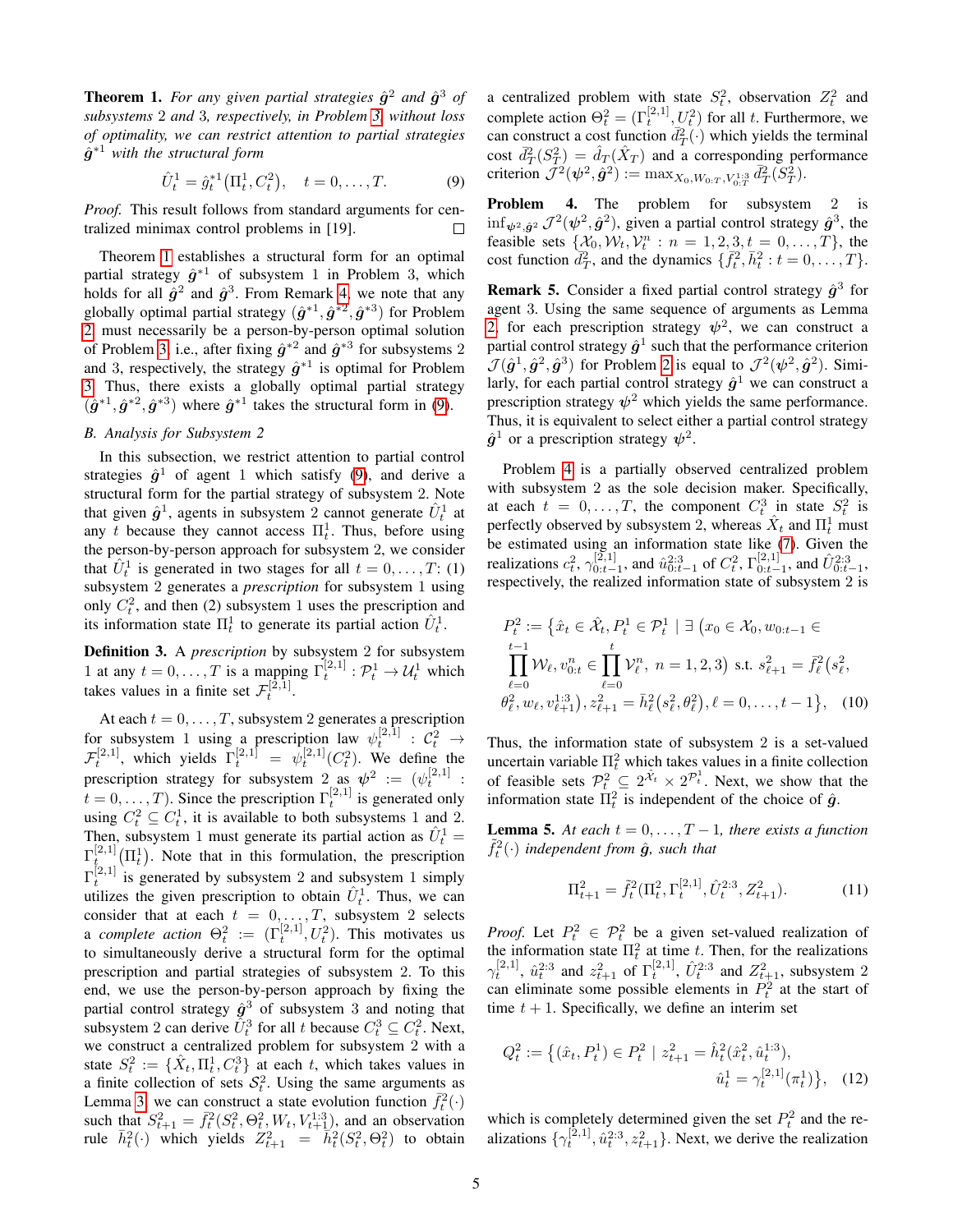$P_{t+1}^2$  of the information state  $\Pi_{t+1}^2$  using set  $Q_t^2$  as

$$
P_{t+1}^{2} = \left\{ \hat{x}_{t+1} \in \hat{\mathcal{X}}_{t+1}, P_{t+1}^{1} \in \mathcal{P}_{t+1}^{1} \mid \hat{x}_{t+1} = \hat{f}_{t}(\hat{x}_{t},
$$
  
\n
$$
\hat{u}_{t}^{1:3}, w_{t}, v_{t+1}^{1:3}), P_{t+1}^{1} = \hat{f}_{t}^{1}(P_{t}^{1}, \hat{u}_{t}^{1:3}, z_{t+1}^{1}), z_{t+1}^{1} = \hat{h}_{t}^{1}(\hat{x}_{t},
$$
  
\n
$$
\hat{u}_{t}^{1:3}), \ \hat{u}_{t}^{1} = \gamma_{t}^{[2,1]}(P_{t}^{1}) \text{ for all } [(\hat{x}_{t}, P_{t}^{1}) \in Q_{t}^{2},
$$
  
\n
$$
w_{t} \in \mathcal{W}_{t}, v_{t+1}^{n} \in \mathcal{V}_{t+1}^{n}, n = 1, 2, 3] \right\}.
$$
 (13)

Thus, we can define an appropriate function  $\tilde{f}_t^2(\cdot)$  using [\(13\)](#page-5-0) such that that  $P_{t+1}^2 = \tilde{f}_t^2 (P_t^2, \gamma_t^{[2,1]}, \hat{u}_t^{2,3}, z_{t+1}^2)$ .

Lemma [5](#page-4-0) establishes that the evolution of  $\Pi_t^2$  is Markovian. Thus, we can state the following result for Problem [4](#page-4-3) using the standard centralized DP in [19].

<span id="page-5-7"></span>**Theorem 2.** For a given partial strategy  $\hat{g}^3$  of subsystem 3 *in Problem [4,](#page-4-3) without loss of optimality, we can restrict attention to prescription strategies* ψ∗<sup>2</sup> *and partial strategies*  $\hat{g}^{*2}$  with the structural form

$$
\Gamma_t^{[2,1]} = \psi_t^{*[2,1]} \big( \Pi_t^2, C_t^3 \big), \tag{14}
$$

$$
\hat{U}_t^2 = \hat{g}_t^{*2} (\Pi_t^2, C_t^3), \quad t = 0, \dots, T. \tag{15}
$$

*Proof.* This result follows from standard arguments for centralized minimax control problems [19].

Using an optimal prescription strategy which satisfies [\(14\)](#page-5-1), we construct an optimal partial strategy  $\hat{g}^{*1}$  for Problem [2](#page-2-4) such as  $\hat{g}_t^{*1}(\cdot, \Pi_t^2, C_t^3) := \psi_t^{*[2,1]}(\Pi_t^2, C_t^3)(\cdot)$  and recall from Remark [5](#page-4-4) that they yield the same performance. Thus, we can derive an optimal partial strategy  $\hat{g}^{*1}$  in the form

$$
\hat{U}_t^1 = \hat{g}_t^{*1}(\Pi_t^{1:2}, C_t^3), \quad t = 0, \dots, T. \tag{16}
$$

# *C. Analysis for Subsystem* 3

In this subsection, we restrict attention to partial strategies  $\hat{g}^1$  and  $\hat{g}^2$  of the form in [\(16\)](#page-5-2) and [\(15\)](#page-5-3), respectively, and derive a structural form for the partial strategy of subsystem 3. Given  $\hat{g}^1$  and  $\hat{g}^2$ , subsystem 3 cannot generate the control actions  $\hat{U}_t^{1:2}$  for any  $t = 0, \dots, T$ , because it cannot access the information states  $\Pi_t^1$  and  $\Pi_t^2$ . Instead, subsystem 3 generates a prescription for both subsystems 1 and 2 in a manner similar to Section III-B. Specifically, for each  $t$ , a prescription of subsystem 3 for subsystem 1 is a mapping  $\Gamma_t^{[3,1]}$  :  $\mathcal{P}_t^1 \times \mathcal{P}_t^2 \rightarrow \hat{\mathcal{U}}_t^1$  which takes values in a finite set  $\mathcal{F}_t^{[3,1]}$  and that for subsystem 2 is a t mapping  $\Gamma_t^{[3,2]}$  :  $\mathcal{P}_t^2 \to \hat{\mathcal{U}}_t^2$  which takes values in a finite set  $\mathcal{F}_t^{[3,2]}$ . At each  $t = 0, \ldots, T$ , subsystem 3 generates a prescription for each  $n = 1, 2$  using a prescription law  $\psi_t^{[3,n]}: C_t^3 \to \mathcal{F}_t^{[3,n]},$  which yields  $\Gamma_t^{[3,n]} = \psi_t^{[3,n]}(C_t^3)$ . We define the prescription strategy of subsystem 3 as  $\psi^3$  :=  $(\psi_t^{[3,n]} : n = 1,2, t = 0,\ldots,T)$ . In this formulation, after receiving the prescriptions of subsystem 3, subsystem 1 generates its partial action as  $\hat{U}_t^1 = \Gamma_t^{[3,1]}(\Pi_t^{1,2})$  and subsystem 2 generates its partial action as  $\hat{U}_t^2 = \Gamma_t^{[3,2]}(\Pi_t^2)$ . Thus, subsystem 3 is the sole decision maker with a complete action  $\Theta_t^3 := (\Gamma_t^{[3,1]}, \Gamma_t^{[3,2]}, \hat{U}_t^3)$ . Next, we construct a new state for subsystem 3 as  $S_t^3 := {\hat{X}_t, \Pi_t^1, \Pi_t^2}$  for all t, which takes values in a finite collection of sets  $S_t^3$ . Using the same

arguments as Lemma [3,](#page-3-1) we can construct a state evolution function  $\bar{f}_t^3(\cdot)$  such that  $S_{t+1}^3 = \bar{f}_t^3(S_t^3, \Theta_t^3, W_t, V_{t+1}^{1:3})$ , and an observation rule  $\bar{h}_t^3(\cdot)$  which yields  $Z_{t+1}^3 = \bar{h}_t^3(S_t^3, \Theta_t^3)$ to obtain a centralized problem with state  $S_t^3$ , observation  $Z_t^3$  and complete action  $\Theta_t^3$  for all t. Furthermore, we can construct a cost function  $\bar{d}_{T}^{3}(\cdot)$  which yields a terminal cost  $\bar{d}_T^3(S_T^3) := \hat{d}_T(\hat{X}_T)$  and a performance criterion  $\mathcal{J}^3(\bm{\psi}^3, \hat{\bm{g}}^3) := \max_{X_0,W_{0:T}, V_{0:T}^{1:3}} \bar{d}_T^3(S_T^{\tilde{3}}).$ 

<span id="page-5-4"></span><span id="page-5-0"></span>Problem 5. The problem for subsystem 3 is  $\inf_{\psi^3, \hat{g}^3} \mathcal{J}^3(\psi^3, \hat{g}^3)$ , given the feasible sets  $\{\mathcal{X}_{\underline{0}}, \mathcal{W}_t, \mathcal{V}_t^n$ :  $n = 1, 2, 3, t = 0, \ldots, T$ , the cost function  $\bar{d}_T^3$  and the dynamics  $\{\bar{f}_t^3, \bar{h}_t^3 : t = 0, ..., T\}.$ 

Using the same arguments as in Lemma [2](#page-2-3) and Remark [5,](#page-4-4) we conclude that we can generate partial actions  $\hat{U}_t^n$ , for  $n = 1, 2$  and  $t = 0, \ldots, T$ , equivalently using either a prescription strategy  $\psi^3$  or an appropriate partial control strategy  $\hat{g}^n$ . In Problem [5,](#page-5-4) at each t, subsystem 3 must estimate the entire state  $S_t^3$ . Thus, for the realizations  $c_t^3$  and  $\theta_{0:t-1}^3$  of  $C_t^3$  and  $\Theta_{0:t-1}^3$ , respectively, the realized information state for subsystem 3 is

<span id="page-5-3"></span><span id="page-5-1"></span>
$$
P_t^3 := \left\{ \hat{x}_t \in \hat{\mathcal{X}}_t, P_t^1 \in \mathcal{P}_t^1, P_t^2 \in \mathcal{P}_t^2 \mid \exists (x_0 \in \mathcal{X}_0, w_{0:t-1}) \in \prod_{\ell=0}^{t-1} \mathcal{W}_{\ell}, v_{0:t}^n \in \prod_{\ell=0}^t \mathcal{V}_{\ell}^n, n = 1, 2, 3 \right\} \text{ s.t. } s_{\ell+1}^3 = \bar{f}_{\ell}^3 \left( s_{\ell}^3, \theta_{\ell}^3, \theta_{\ell}^3, w_{\ell}, v_{\ell+1}^{1:3} \right), z_{\ell+1}^3 = \bar{h}_{\ell}^3 \left( s_{\ell}^3, \theta_{\ell}^3, \theta_{\ell}^3, \theta_{\ell}^3, \theta_{\ell}^3, \theta_{\ell}^3, \theta_{\ell}^3, \theta_{\ell}^3, \theta_{\ell}^3, \theta_{\ell}^3, \theta_{\ell}^3, \theta_{\ell}^3, \theta_{\ell}^3, \theta_{\ell}^3, \theta_{\ell}^3, \theta_{\ell}^3, \theta_{\ell}^3, \theta_{\ell}^3, \theta_{\ell}^3, \theta_{\ell}^3, \theta_{\ell}^3, \theta_{\ell}^3, \theta_{\ell}^3, \theta_{\ell}^3, \theta_{\ell}^3, \theta_{\ell}^3, \theta_{\ell}^3, \theta_{\ell}^3, \theta_{\ell}^3, \theta_{\ell}^3, \theta_{\ell}^3, \theta_{\ell}^3, \theta_{\ell}^3, \theta_{\ell}^3, \theta_{\ell}^3, \theta_{\ell}^3, \theta_{\ell}^3, \theta_{\ell}^3, \theta_{\ell}^3, \theta_{\ell}^3, \theta_{\ell}^3, \theta_{\ell}^3, \theta_{\ell}^3, \theta_{\ell}^3, \theta_{\ell}^3, \theta_{\ell}^3, \theta_{\ell}^3, \theta_{\ell}^3, \theta_{\ell}^3, \theta_{\ell}^3, \theta_{\ell}^3, \theta_{\ell}^3, \theta_{\ell}^3, \theta_{\ell}^3, \theta_{\ell}^3, \theta_{\ell}^3, \theta_{\ell
$$

<span id="page-5-2"></span>We define the information state of subsystem 3 as a setvalued uncertain variable which takes values in a finite collection of feasible sets  $\mathcal{P}_t^3 \subseteq 2^{\hat{\mathcal{X}}_t} \times 2^{\mathcal{P}_t^1} \times 2^{\mathcal{P}_t^2}$ . Next, we show that  $\Pi_t^2$  is independent of  $\hat{g}$ .

**Lemma 6.** At each  $t = 0, \ldots, T-1$ , there exists a function  $\tilde{f}_t^3(\cdot)$  independent from  $\hat{g}$ , such that

<span id="page-5-5"></span>
$$
\Pi_{t+1}^3 = \tilde{f}_t^3(\Pi_t^3, \Gamma_t^{[3,1]}, \Gamma_t^{[3,2]}, \hat{U}_t^3, Z_{t+1}^3). \tag{18}
$$

*Proof.* The proof is the same as the proof of Lemma [5.](#page-4-0) Due to space constraints, it is omitted. □

Lemma [18](#page-5-5) establishes that the evolution of the  $\Pi_t^3$  is Markovian. Thus, we can use the standard centralized DP decomposition from [19] to state the following result.

<span id="page-5-6"></span>Theorem 3. *In Problem [5,](#page-5-4) without loss of optimality, we can restrict attention to prescription strategies* ψ<sup>∗</sup><sup>3</sup> *and partial strategies* gˆ <sup>∗</sup><sup>3</sup> *with the structural form*

$$
\Gamma_t^{[3,n]} = \psi_t^{*[3,n]}(\Pi_t^3), \quad n = 1, 2,
$$
\n(19)

$$
\hat{U}_t^3 = \hat{g}_t^{*3}(\Pi_t^3), \quad t = 0, \dots, T. \tag{20}
$$

*Proof.* This proof follows similar arguments for centralized minimax control problems [19]. Due to space constraints, it is omitted.  $\Box$ 

As a result of Theorem [3,](#page-5-6) we conclude that we can derive an optimal partial strategy  $\hat{g}^*$  for Problem [2](#page-2-4) with the form

$$
\hat{U}_t^n = \hat{g}_t^{*n}(\Pi_t^{n:3}), \quad n = 1, 2, 3, \quad t = 0, \dots, T. \tag{21}
$$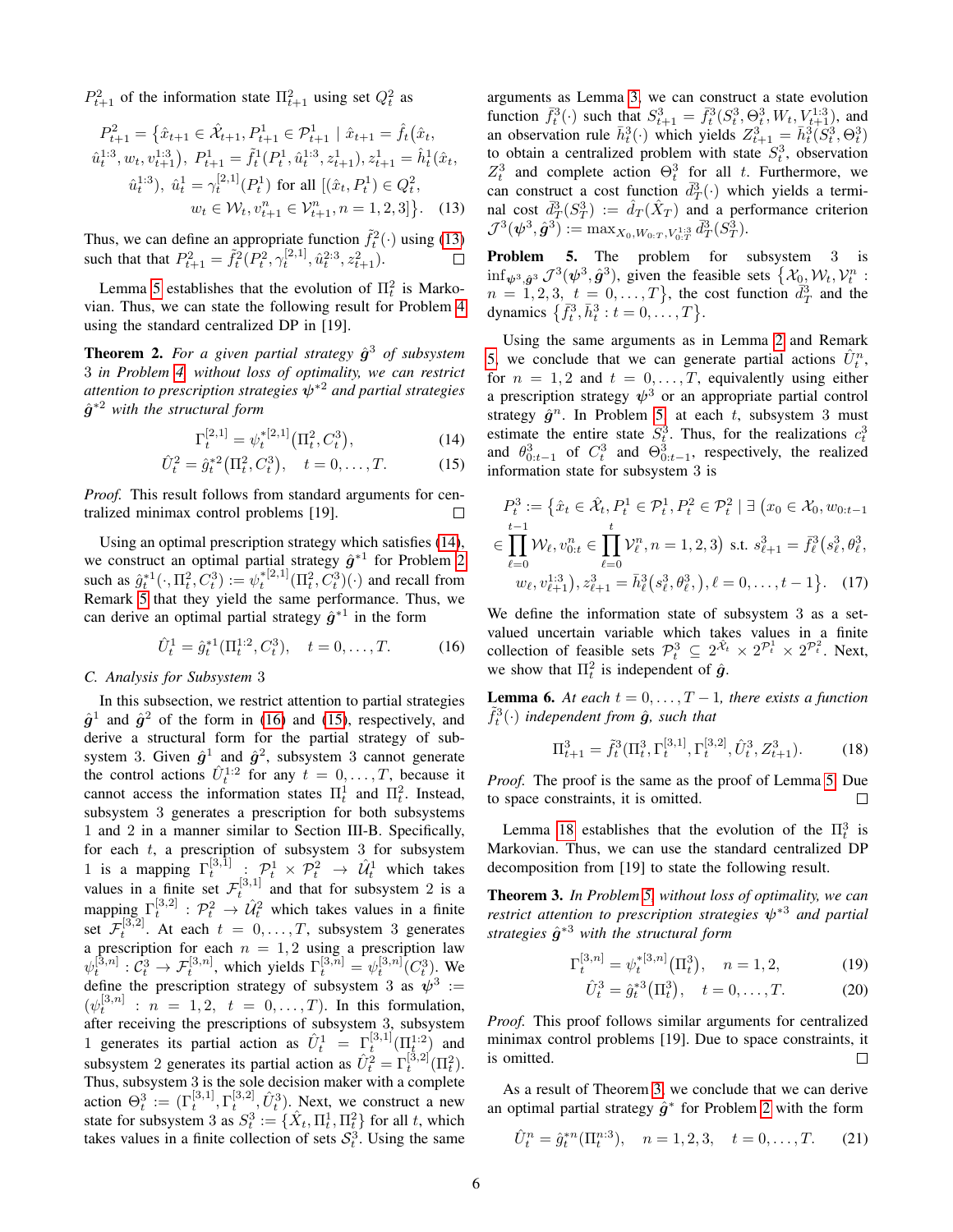#### *D. Result for* N *Subsystems*

The results equivalent to Theorems [1](#page-4-1) - [3](#page-5-6) for  $N \in \mathbb{N}$ subsystems can be proven using arguments similar to those for 3 subsystems and mathematical induction. The steps for the mathematical induction are detailed in Appendix A of our online preprint [22]. Here, due to space constraints, we simply state the main result for Problem [2](#page-2-4) and Problem [1.](#page-2-1)

<span id="page-6-0"></span>Theorem 4. *In Problem [2,](#page-2-4) without loss of optimality, we can restrict attention to partial strategies*  $\hat{g}$ <sup>∗</sup> with the form

$$
\hat{U}_t^n = \hat{g}_t^{*n}(\Pi_t^{n:N}), \quad t = 0, \dots, T. \tag{22}
$$

*Furthermore, in Problem [1,](#page-2-1) there exists an optimal control strategy*  $g^{*k,n}$  *for each*  $k \in \mathcal{K}^n$  *and*  $n \in \mathcal{N}$ *, with the structural form*

$$
U_t^{k,n} = g_t^{*k,n}(Y_t^{k,n}, L_t^{k,n}, \Pi_t^{n:N}), \quad t = 0, \dots, T. \tag{23}
$$

*Proof.* The proof follows from the arguments detailed in Apprendix A of [22].  $\Box$ 

<span id="page-6-2"></span>Remark 6. The structural form of optimal control strategies in [\(23\)](#page-6-4) cannot be obtained by a direct application of the common information approach [15]. Note that the domains of our optimal strategies do not grow in size with time when the feasible sets  $\mathcal{X}_t$  and  $\mathcal{L}_t^{k,n}$  do not grow in size with time for all  $k \in \mathcal{K}^n$  and  $n \in \mathcal{N}$ . This improves the computational tractability of our approach for larger values of horizon T. In contrast, the common information approach considers  $C_t^1$ as a part of the private information of all agents in  $K^1$  and  $C_t^1$  grows in size with time. Thus, the domains of optimal strategies increase in size with time for  $N \geq 2$ .

### <span id="page-6-1"></span>*E. Dynamic Programming Decomposition*

In this subsection, we construct a DP decomposition for the optimal prescription and partial strategy of subsystem  $N$ . Let  $\hat{\theta}_t^N = (\gamma_t^{[N,1]}, \dots, \gamma_t^{[N,N-1]}, \hat{u}_t^N)$  be the realization of  $\Theta_t^N$  for all  $t = 0, ..., T$ . Then, for each possible information state  $P_T^N \in \mathcal{P}_T^N$ , we define a value function at time T as  $V_T(P_T^N) := \max_{s_T^N \in P_T^N} \bar{d}_{T}^N(s_T^N)$ . Furthermore, for each possible information state  $P_t^N \in \mathcal{P}_t^N$ , for all  $t = 0$ ,  $\ldots$ ,  $T-1$ , we iteratively define the value functions

$$
V_t(P_t^N) := \min_{\theta_t^N} \max_{z_{t+1}^N \in \tilde{\mathcal{Z}}_{t+1}^N(P_t^N, \theta_t^N)} V_{t+1}[\tilde{f}_t^N(P_t^N, \theta_t^N, z_{t+1}^N)],
$$
\n(24)

where the set of feasible values of  $z_{t+1}^N$  is given by

$$
\tilde{\mathcal{Z}}_{t+1}^{N}(P_{t}^{N}, \theta_{t}^{N}) := \{z_{t+1}^{N} \in \mathcal{Z}_{t+1}^{N} \mid z_{t+1}^{N} = \bar{h}_{t}^{N}(s_{t}, \theta_{t}^{N}, w_{t}, v_{t+1}^{1:N}) \text{ for all } s_{t}^{N} \in P_{t}^{N}, w_{t} \in \mathcal{W}_{t}, v_{t+1}^{n} \in \mathcal{V}_{t+1}^{n}, n \in \mathcal{N}\}.
$$

The prescription law at time t for each  $n < N$  is  $\gamma_t^{*[N,n]} =$  $\psi_t^{*[N,n]}(P_t^N)$  and the partial control law for subsystem N is  $\hat{u}_t^{*N} = \hat{g}_t^{*N}(P_t^N)$ , i.e., they are the arginf in the RHS of [\(24\)](#page-6-5). The corresponding prescription strategy  $\psi^{*N}$ and partial strategy  $\hat{g}^{*N}$  can be shown to be optimal for  $\mathcal{J}^{N}(\psi^{N}, \hat{\bm{g}}^{N})$  using standard arguments [15], [19].

Remark 7. After solving the DP, we can construct optimal control strategies for Problem [1](#page-2-1) in a manner similar to Lemma [2.](#page-2-3)

Remark 8. When applying our results to an arbitrary decentralized system, there may be multiple feasible ways to allocate the agents to subsystems. For example, consider a three agent system with one-directional communication from agent 3 to agent 2 and from agent 2 to agent 1. We can either allocate all agents to one subsystem or allocate each agent to a unique subsystem. Both of these are valid options because they both ensure that the common information of each subsystem is nested within the common information of all preceding subsystems. However, Theorem [4](#page-6-0) leads to a different DP for different allocations. Thus, a system designer must decide on an allocation before deriving the optimal control strategies. In general, our DP performs better when more agents have private information which does not grow in size with time. Thus, in the three agent system with one-directional communication, allocating each agent to a unique subsystem is better than allocating all agents to one subsystem.

#### <span id="page-6-4"></span>*F. Extension to Additive Cost*

Consider a variation of our problem where the system incurs a cost  $d_t(X_t, U_t^{1:N})$  at each  $t = 0, ..., T$  and the performance is measured by the worst-case total cost

<span id="page-6-6"></span>
$$
\Xi(\boldsymbol{g}) := \max_{X_0, W_{0:T}, V_{0:T}^{1:N}} \sum_{t=0}^{T-1} d_t(X_t, U_t^{1:N}) + d_T(X_T). \tag{25}
$$

We can transform the additive cost in [\(25\)](#page-6-6) into a terminal cost using a technique from [15], [19]. At each  $t = 0, \dots, T$ , we define an uncertain variable  $A_t := \sum_{\ell=0}^{t-1} d_{\ell}(X_{\ell}, U_{\ell}^{1:N}) \in \mathcal{A}_t$ which tracks the cost incurred by the system up to time  $t$ . Note that  $A_0 = 0$ . Then, at each t, we consider an augmented state for the system,  $\{X_t, A_t\}$  and note that the augmented state at time  $t + 1$ ,  $\{X_{t+1}, A_{t+1}\}$ , evolves as a function of  $\{X_t, A_t\}$ , the control actions  $U_t^{1:N}$  and the disturbance  $W_t$ . Then the total cost is simply given by the terminal cost  $A_T$  +  $d_T(X_T)$  and thus, we can apply our results to this equivalent terminal cost problem. This extension to total cost problems does present a challenge because the information state at time t takes values in a subset of the power set  $2^{\mathcal{X}_t \times \mathcal{A}_t}$ , which may grow in size with time as  $A_t$  generally grows in size with time. We plan to address this in the future by exploring alternative augmented states.

#### V. NUMERICAL EXAMPLE

<span id="page-6-5"></span><span id="page-6-3"></span>In this subsection, we validate our results with a simple example. We consider two agents who seek to surround a target. The agents and target can each move along a linear grid with  $\Lambda \in \mathbb{N}$  points. Starting at  $X_0^0$ , the position of the target is updated at each  $t = 0, \ldots, T$  as

$$
X_{t+1}^{0} = \begin{cases} X_{t}^{0} + W_{t}^{0}, & \text{if } 1 \le X_{t}^{0} + W_{t}^{0} \le \Lambda, \\ \Lambda, & \text{if } X_{t}^{0} + W_{t}^{0} \ge \Lambda, \\ 1, & \text{if } X_{t}^{0} + W_{t}^{0} \le 1, \end{cases}
$$
 (26)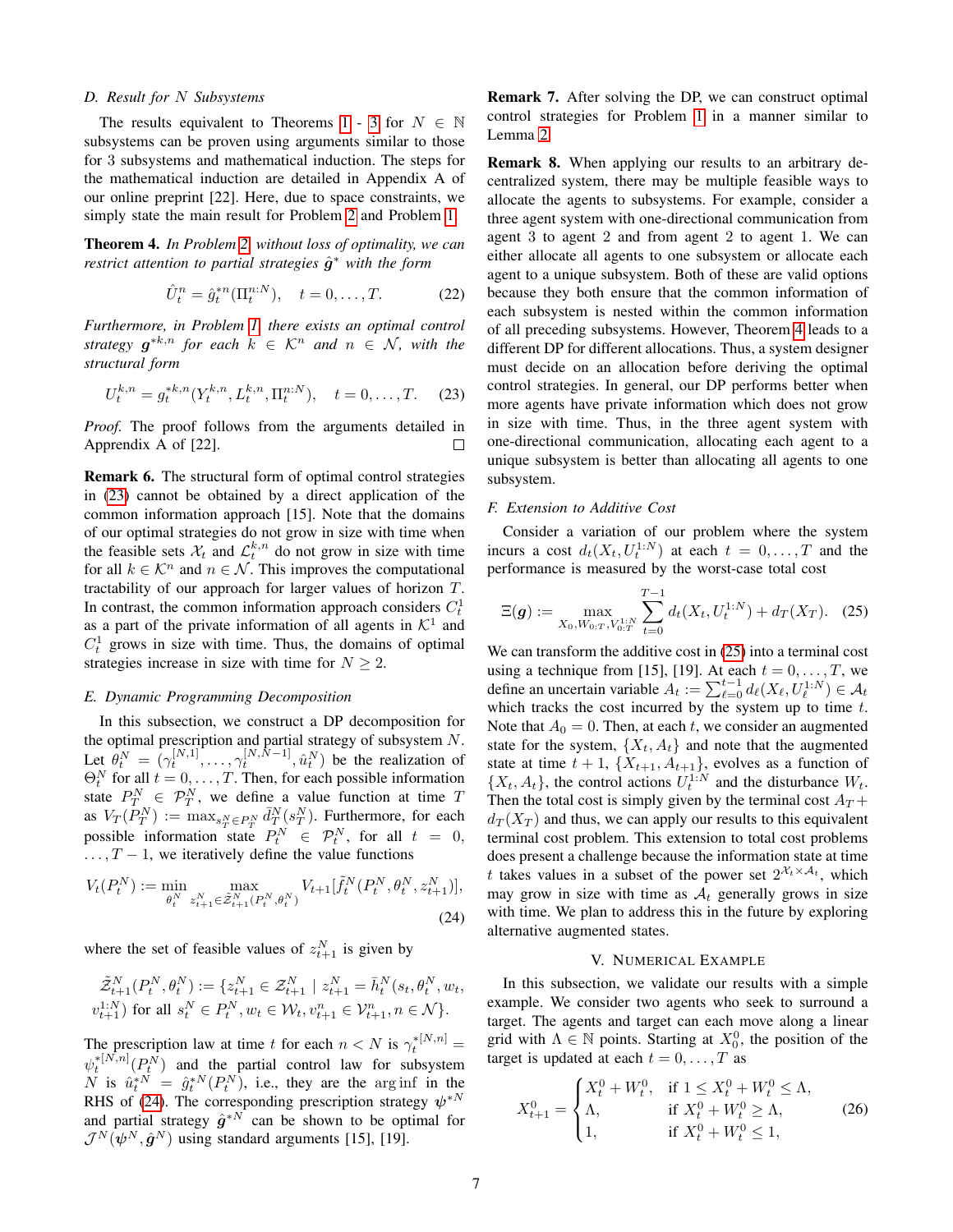with a disturbance  $W_t^0 \in \{-1, 0, 1\}$ . Each agent occupies a separate subsystem, and thus, we refer to an agent simply by its subsystem  $n = 1, 2$ . At each t, each agent n selects an action  $U_t^n \in \{-1, 0, 1\}$ , and updates its position as

$$
X_{t+1}^{n} = \begin{cases} X_{t}^{n} + U_{t}^{n}, & \text{if } 1 \le X_{t}^{n} + U_{t}^{n} \le \Lambda, \\ \Lambda, & \text{if } X_{t}^{n} + U_{t}^{n} \ge \Lambda, \\ 1, & \text{if } X_{t}^{n} + U_{t}^{n} \le 1. \end{cases}
$$
 (27)

The positions of both agents are observed perfectly by both the agents. Additionally, agent 2 perfectly observes the position of the target, but can only communicate this to agent 1 with a delay of 1 time step. Agent 1 also receives a noisy observation of the target's position  $Y_t^1 = \max\{1, \min\{X_t^0 + \}$  $V_t^1, \Lambda$ }, with a noise  $V_t^1 \in \{-1, 0\}$ . Agent 1 has faulty equipment and cannot transmit their observations to agent 2. Thus, for all  $t = 0, \ldots, T$ , the information structure is given by  $C_t^1 = \{X_{0:t-1}^0, Y_{0:t-1}^1, U_{0:t-1}^{1:2}, X_{0:t}^{1:2}\}$  and  $L_t^1 = \{Y_t^1\}$  for agent 1, and  $C_t^2 = \{X_{0:t-1}^0, U_{0:t-1}^2, X_{0:t}^{1:2}\}\$  and  $L_t^2 = \{X_t^2\}$ for agent 2. At the onset, both agents receive a common observation  $Y_0$  implying that the target's starting position is in the set  ${Y_0 - 1, Y_0, Y_0 + 1}$ . The terminal cost is

$$
d_T(X_T^{0.3}) = \begin{cases} \sum_{n=1}^2 |X_T^0 - X_T^n|, & \text{if } I^s = 1, \\ D + \sum_{n=1}^2 |X_T^0 - X_T^n|, & \text{if } I^s = 0, \end{cases}
$$
 (28)

where  $I^s \in \{0, 1\}$  indicates if the agents have successfully surrounded the target,  $\sum_{n=1}^{2} |X_T^0 - X_T^n|$  penalizes the distance of the agents from the target, and  $D > 0$  is a penalty for failing to surround the target. We summarize in Table [I](#page-7-1) the optimal worst-case performance achieved for different realizations of the initial conditions  $\{x_0^1, x_0^2, y_0\}$ , with and without using information states in the DP. We note that their values are the same, which validates our results.

TABLE I OPTIMAL COST FOR  $\Lambda = 8, T = 3$ , and  $D = 10$ .

<span id="page-7-1"></span>

| $\{x_0^1, x_0^2, y_0\}$ | With Information States | <b>Without Information States</b> |
|-------------------------|-------------------------|-----------------------------------|
| $\{8, 8, 2\}$           | 18                      | 18                                |
| $\{3,6,7\}$             |                         |                                   |
| $\{3,3,4\}$             | 14                      | 14                                |
| $\{3, 5, 8\}$           |                         |                                   |

## VI. CONCLUSION

<span id="page-7-0"></span>In this paper, we introduced a general model for decentralized control with nested subsystems and a worst-case shared cost. The disturbances to the system were modeled using uncertain variables. We derived a structural form for optimal control strategies in systems with a terminal cost criterion and observed that it can be used to improve computational tractability for long time horizons. Finally, we presented a DP to derive the optimal strategies and validated our results with an example. A potential direction for future research includes specializing our results for systems with specific dynamics. Another important direction of future research is identifying approximation techniques which can improve computational tractability with a bounded loss in optimal performance. Finally, we believe that our results can also be utilized in applications of decentralized reinforcement learning problems with a worst-case cost.

#### **REFERENCES**

- [1] A. Dave, I. V. Chremos, and A. A. Malikopoulos, "Social Media and Misleading Information in a Democracy: A Mechanism Design Approach," *IEEE Transactions on Automatic Control*, 2022 (in press).
- [2] J. Zabojnik, "Centralized and decentralized decision making in organizations," *Journal of Labor Economics*, vol. 20, no. 1, pp. 1–22, 2002.
- [3] A. M. I. Mahbub and A. A. Malikopoulos, "A Platoon Formation Framework in a Mixed Traffic Environment," *IEEE Control Systems Letters (LCSS)*, vol. 6, pp. 1370–1375, 2021.
- [4] A. Mahajan, N. C. Martins, M. C. Rotkowitz, and S. Yüksel, "Information structures in optimal decentralized control," in *2012 IEEE 51st IEEE Conference on Decision and Control (CDC)*, pp. 1291–1306, IEEE, 2012.
- [5] A. Nayyar and L. Lessard, "Structural results for partially nested lqg systems over graphs," in *2015 American Control Conference (ACC)*, pp. 5457–5464, IEEE, 2015.
- [6] A. Dave and A. A. Malikopoulos, "Decentralized Stochastic Control in Partially Nested Information Structures," in *IFAC-PapersOnLine*, vol. 52, (Chicago, IL, USA), pp. 97–102, 2019.
- [7] A. Nayyar, A. Mahajan, and D. Teneketzis, "Decentralized stochastic control with partial history sharing: A common information approach,' *IEEE Transactions on Automatic Control*, vol. 58, no. 7, pp. 1644– 1658, 2013.
- [8] A. Dave and A. A. Malikopoulos, "Structural results for decentralized stochastic control with a word-of-mouth communication," in *2020 American Control Conference (ACC)*, pp. 2796–2801, IEEE, 2020.
- [9] A. Dave and A. A. Malikopoulos, "A dynamic program for a team of two agents with nested information," in *60th IEEE Conference on Decision and Control (CDC)*, pp. 3768–3773, IEEE, 2021.
- [10] A. A. Malikopoulos, "On team decision problems with nonclassical information structures," *IEEE Transactions on Automatic Control*, 2022 arXiv:2101.10992.
- [11] A. Dave, N. Venkatesh, and A. A. Malikopoulos, "On decentralized control of two agents with nested accessible information," *2022 American Control Conference (ACC)*, 2022 (to appear).
- [12] M. Rotkowitz and S. Lall, "A characterization of convex problems in decentralized control," *IEEE transactions on Automatic Control*, vol. 50, no. 12, pp. 1984–1996, 2005.
- [13] P. Shah and P. A. Parrilo, "H<sub>2</sub>-optimal decentralized control over posets: A state-space solution for state-feedback," *IEEE Transactions on Automatic Control*, vol. 58, no. 12, pp. 3084–3096, 2013.
- [14] L. Lessard and S. Lall, "Optimal controller synthesis for the decentralized two-player problem with output feedback," in *2012 American Control Conference (ACC)*, pp. 6314–6321, IEEE, 2012.
- [15] M. Gagrani and A. Nayyar, "Decentralized minimax control problems with partial history sharing," in *2017 American Control Conference (ACC)*, pp. 3373–3379, IEEE, 2017.
- [16] M. Gagrani, Y. Ouyang, M. Rasouli, and A. Nayyar, "Worst-case guarantees for remote estimation of an uncertain source," *IEEE Transactions on Automatic Control*, vol. 66, no. 4, pp. 1794–1801, 2020.
- [17] G. N. Nair, "A nonstochastic information theory for communication and state estimation," *IEEE Transactions on automatic control*, vol. 58, no. 6, pp. 1497–1510, 2013.
- [18] A. Rangi and M. Franceschetti, "Towards a non-stochastic information theory," in *2019 IEEE International Symposium on Information Theory (ISIT)*, pp. 997–1001, IEEE, 2019.
- [19] D. Bertsekas and I. Rhodes, "Sufficiently informative functions and the minimax feedback control of uncertain dynamic systems," *IEEE Transactions on Automatic Control*, vol. 18, no. 2, pp. 117–124, 1973.
- [20] P. Bernhard, "Minimax or feared value  $L_1 / L_{\infty}$  control," *Theoretical computer science*, vol. 293, no. 1, pp. 25–44, 2003.
- [21] Y. Xie, J. Dibangoye, and O. Buffet, "Optimally solving two-agent decentralized pomdps under one-sided information sharing," in *International Conference on Machine Learning*, pp. 10473–10482, PMLR, 2020.
- [22] A. Dave, N. Venkatesh, and A. A. Malikopoulos, "On decentralized minimax control with nested subsystems," *arXiv:2109.06328*, 2022.